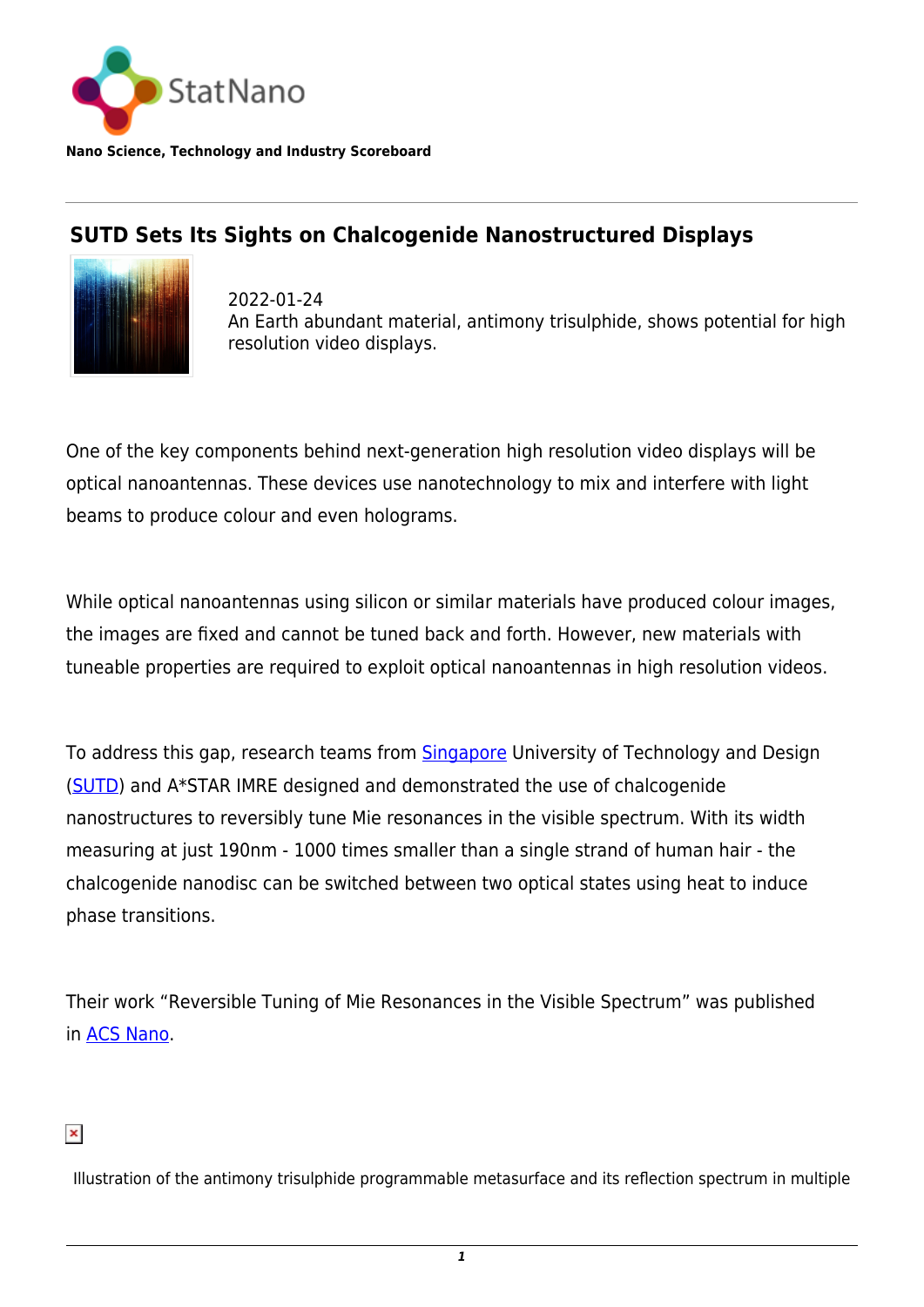states.

"We demonstrate phase change nanodiscs' ability to interfere and manipulate visible light – that is the first step towards a video hologram display," explained Associate Professor Robert Simpson, the principal investigator at SUTD.

The technology relies on phase change materials; materials which are more typically used in data storage devices. Instead of using phase change data storage materials, such as the germanium–antimony–tellurium alloys, the research team explored the use of an Earth abundant material called antimony trisulphide. The team showed that the optical properties of antimony trisulphide nanoparticles can be switched at a high speed to create tuneable vivid colours.

However, using a new material came with its set of challenges. The team needed to develop a new nanofabrication method to create antimony trisulphide nanostructures with specific optical properties and resonances.

Additionally, they had to ensure that the optical properties and resonances of the antimony trisulphide nanoparticles could be reversibly switched. They used femtosecond laser pulses to switch the optical state of these particles. Substantial optimisation was also necessary to find the conditions that would lead to reversible switching without vaporising the nanoparticle structures.

While this work paves the way towards high resolution colour displays, holographic displays and miniature LiDAR scanning systems, the research team is also excited to extend this new phase change material to other programmable photonics applications and foster collaborations to realise the full potential of antimony trisulphide and related materials.

"Our work clearly demonstrates that reversible switching is possible, but for practical devices, we also need to develop an elegant, integrated system to electrically address and control the optical state of the nanoparticles. We are currently working on these